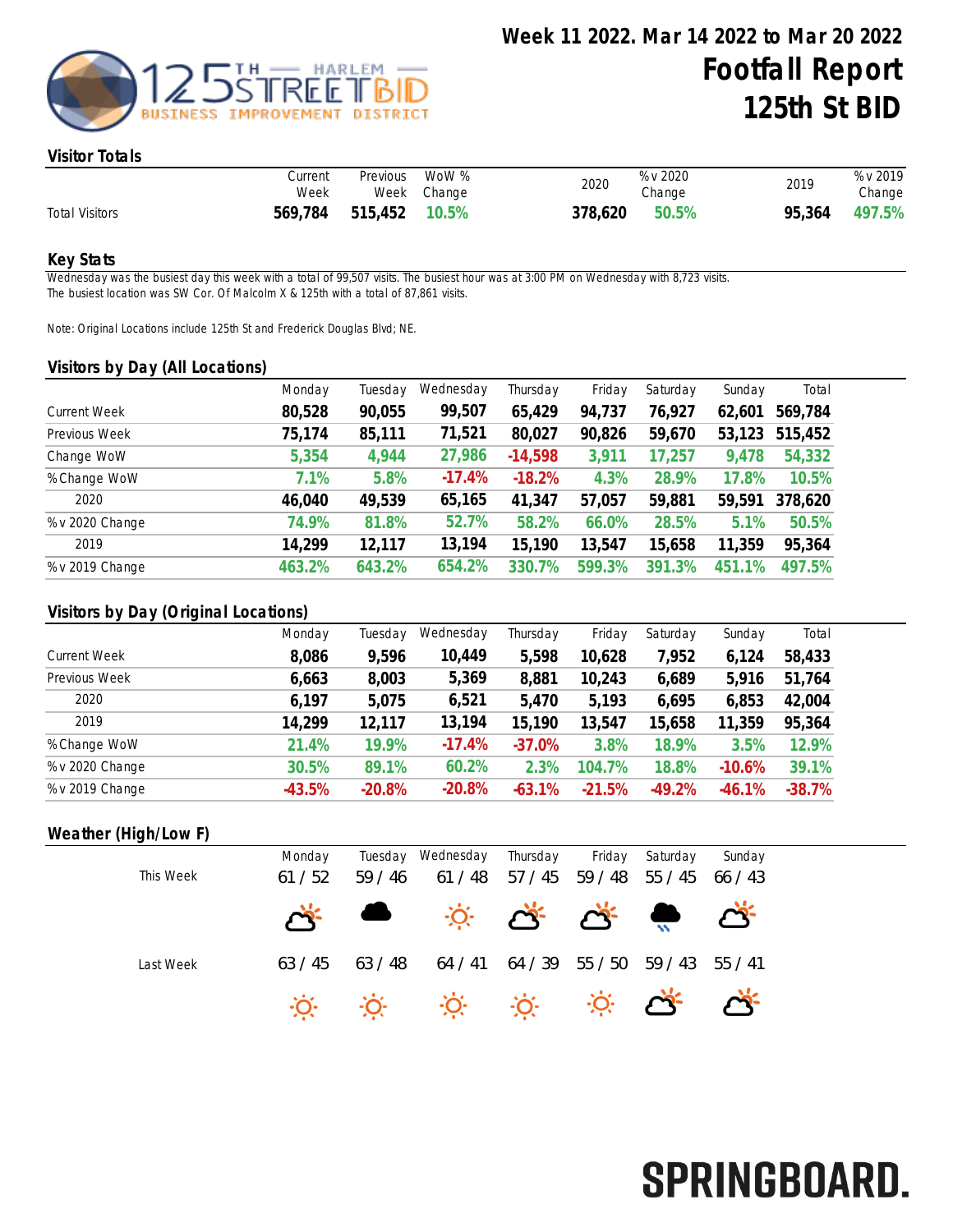## Visitors by Day (All Locations)



## % Share of Visitors by Day



Afternoon 2:00PM - 4:59PM Early Evening 5:00PM - 7:59PM Evening 8:00PM - 11:59PM

# SB.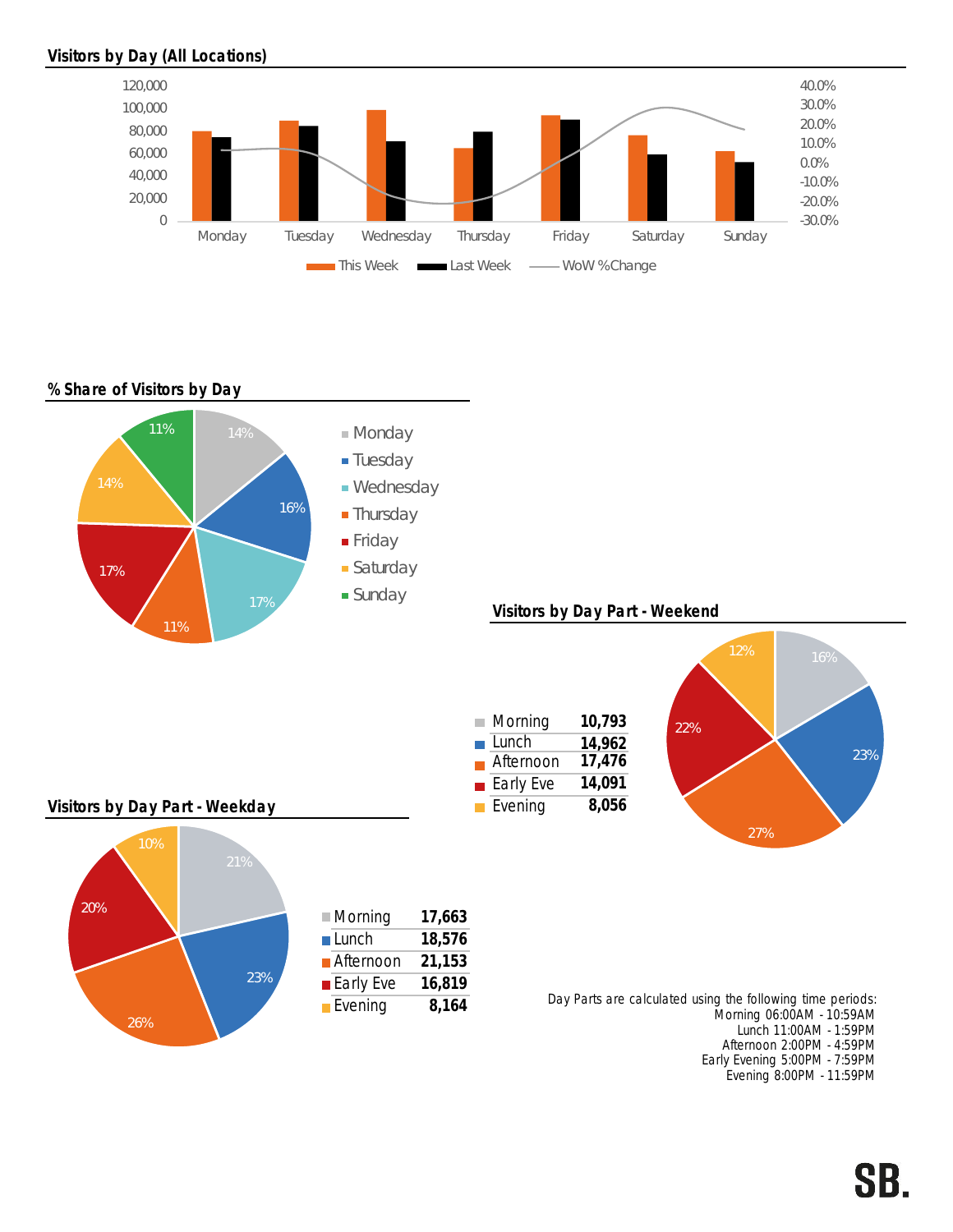## Long Term Trend by Week



### Visitors by Hour



|       | Monday | Tuesday | Wednesday | Thursday | Friday | Saturday | Sunday |
|-------|--------|---------|-----------|----------|--------|----------|--------|
| 6:00  | 1,052  | 1,080   | 1,378     | 1,041    | 1,377  | 887      | 671    |
| 7:00  | 2,451  | 2,883   | 3,397     | 2,298    | 2,783  | 1,516    | 1,071  |
| 8:00  | 4,025  | 4,272   | 4,886     | 3,199    | 3,872  | 2,124    | 2,133  |
| 9:00  | 4,881  | 5,317   | 5,711     | 3,513    | 4,590  | 2,663    | 3,109  |
| 10:00 | 4,449  | 5,180   | 5,530     | 3,272    | 5,877  | 3,831    | 3,580  |
| 11:00 | 4,836  | 5,629   | 6,355     | 3,686    | 6,235  | 4,728    | 3,774  |
| 12:00 | 5,383  | 6,648   | 7,397     | 4,267    | 7,718  | 5,892    | 4,534  |
| 13:00 | 6,138  | 7,395   | 8,375     | 4,873    | 7,944  | 5,755    | 5,241  |
| 14:00 | 5,792  | 7,059   | 7,392     | 4,634    | 7,012  | 6,094    | 5,059  |
| 15:00 | 6,952  | 8,198   | 8,210     | 5,663    | 7,033  | 6,721    | 5,093  |
| 16:00 | 7,653  | 7,875   | 8,723     | 5,603    | 7,967  | 7,123    | 4,862  |
| 17:00 | 6,127  | 6,964   | 7,437     | 5,112    | 7,271  | 6,188    | 4,477  |
| 18:00 | 5,566  | 5,707   | 6,609     | 4,440    | 6,435  | 5,540    | 4,244  |
| 19:00 | 4,410  | 4,421   | 5,170     | 3,514    | 4,911  | 4,571    | 3,162  |
| 20:00 | 3,126  | 3,134   | 3,806     | 2,562    | 3,564  | 3,370    | 2,424  |
| 21:00 | 2,012  | 2,010   | 2,246     | 1,865    | 2,609  | 2,409    | 1,846  |
| 22:00 | 1,459  | 1,344   | 1,775     | 1,426    | 1,744  | 1,878    | 1,641  |
| 23:00 | 1,171  | 1,130   | 1,226     | 1,125    | 1,484  | 1,244    | 1,300  |